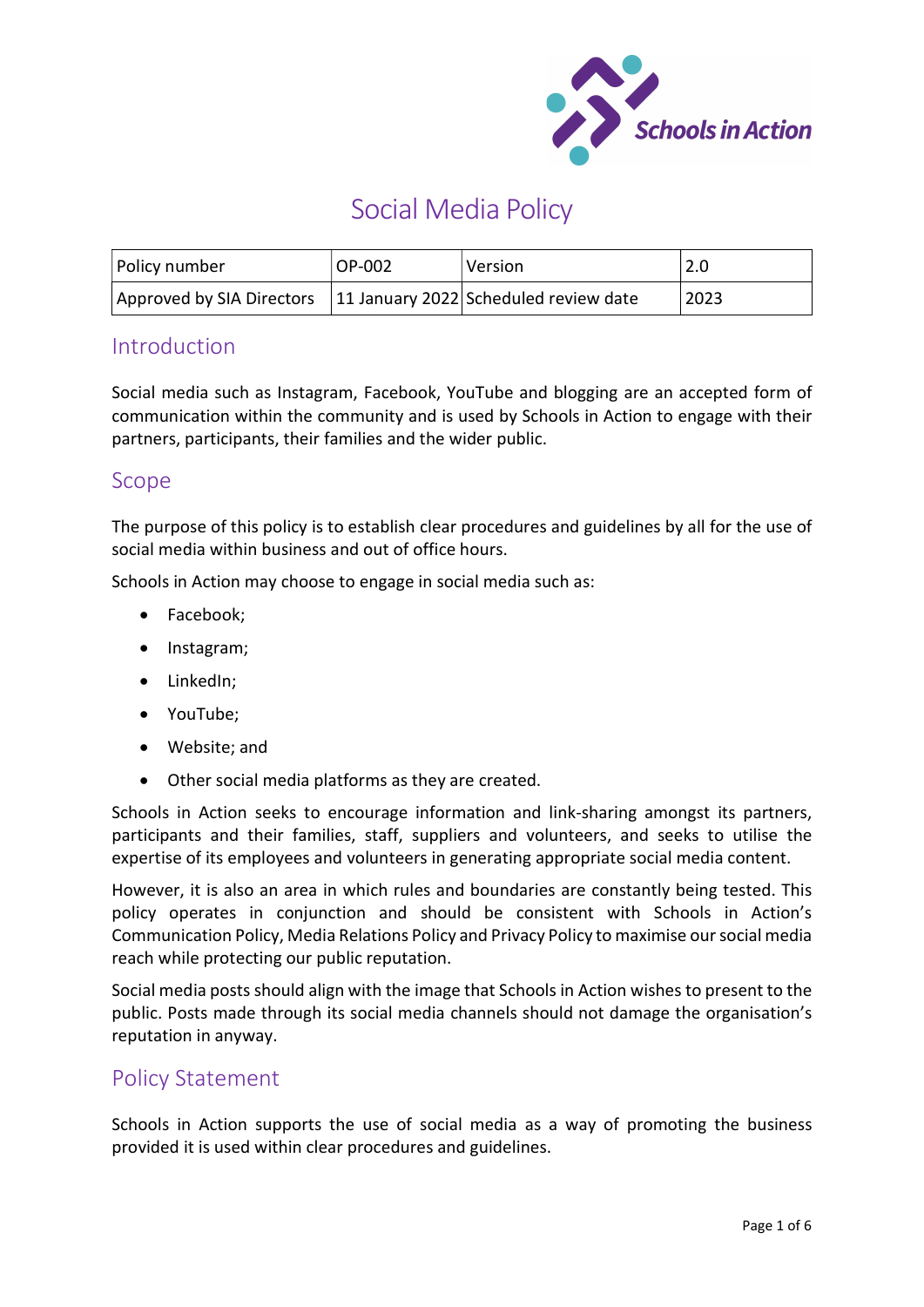

Social media posts should be respectful of others and adhere to SIA values of:

• Integrity;

\

- Diversity:
- Respect; and
- Wellbeing.

Schools in Action's social media use shall be consistent with the following key themes:

- Integrity Schools in Action will not knowingly post incorrect, defamatory or misleading information about its own work, the work of other organisations, or individuals.
- Professionalism Schools in Action's social media represents the organisation as a whole and should seek to maintain a professional and uniform tone. Staff and volunteers may, from time to time and as appropriate, post on behalf of Schools in Action using its online profiles, but the impression should remain one of a singular organisation rather than a group of individuals.
- Information Sharing Schools in Action encourages the sharing and reposting of online information that is relevant and appropriate to its aims.

Schools in Action will seek to grow its social media base and use this to engage with existing and potential partners, donors and stakeholders, whilst ensuring a professional balance which avoids placing the organisation's reputation at risk.

## Responsibilities

It shall be the responsibility of the SIA Directors to implement this policy and monitor its effects.

It shall be the responsibility of the person responsible for Communications from Schools in Action to monitor posts by employees to ensure that meet with SIA Social Media policy.

The Policy and Procedures applies to all Schools in Action employees and volunteers for all activities undertaken by Schools in Action employees and volunteers on Schools in Action and external workplace sites.

## Definitions

For the purpose of the Procedures:

- 'employee" means persons working at Schools in Action including ongoing and temporary employees, agency staff, contractors, consultants, directors, trainees and students on work experience;
- "staff" means any employee of or volunteer at Schools in Action.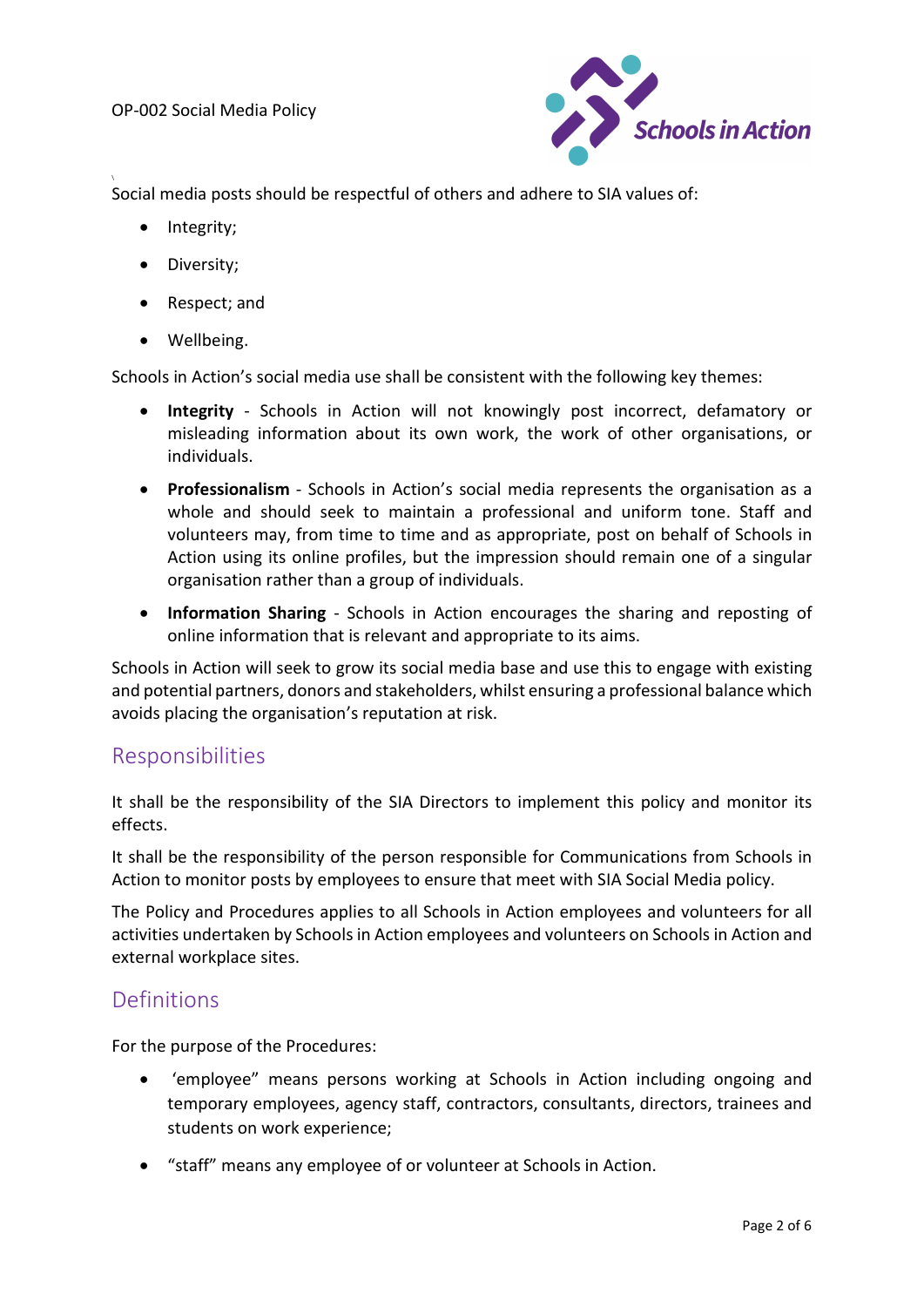\



For the purposes of the Procedures 'social media' means websites and internet-based applications used for social networking/interaction, sharing of information/content and creation of communities through online networks of people. Examples of social media to which this policy relates includes, but is not limited to:

- Social networking, photo and video sharing sites e.g. Facebook, Instagram, LinkedIn, YouTube, WhatsApp;
- Weblogs including corporate blogs and personal blogs;
- Forums and discussion boards;
- Online encyclopedias such as Wikipedia;
- Any other websites that allow individual users or companies to use simple publishing tools.

## Procedures

## Delegation

Social media is often a 24/7 occupation. As such, the responsibilities for posting to social media accounts may be delegated to other staff by the Communications Officer to another appropriate staff. It is noted however that social media posts will generally only be published during SIA office hours unless prior arrangements have been made with the approval of the Communications Officer.

#### Posting to social media

Before social media posts are made, staff should ask themselves the following questions:

- Is the information I am posting, or reposting, likely to be of interest to Schools in Action's stakeholders?
- Is the information in keeping with the interests of the organisation and its aims?
- Could the post be construed as an attack on another individual, organisation or project?
- Would Schools in Action's stakeholders be happy to read the post?
- If there is a link attached to the post; does the link work; and have I read the information it links to and judged it to be an appropriate source?
- If reposting information, is the original poster an individual or organisation that Schools in Action would be happy to associate itself with?
- Are the tone and the content of the post consistent with other posts made by Schools in Action? Does it maintain the organisation's overall image?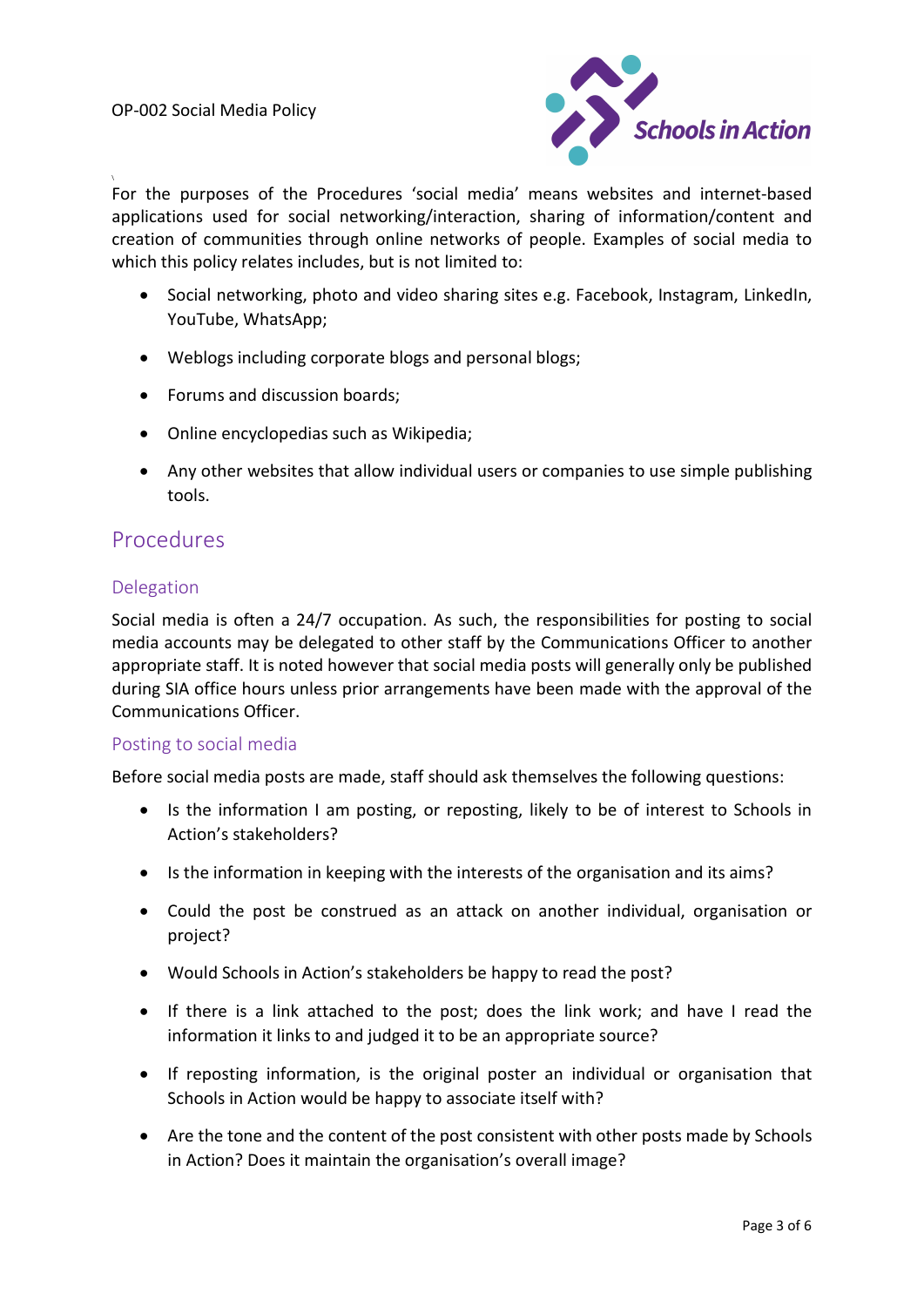

If the person making the post has any uncertainty on whether the post is suitable, it should not be posted until it has been approved by the person responsible for communications by Schools in Action. A few moments spent checking can save the organisation big problems in the future.

It is important to maintain the balance between encouraging discussion and information sharing whilst maintaining a professional and appropriate online presence.

#### Damage limitation

\

In the event of a damaging or misleading post being made, the Directors should be notified as soon as possible, and the following actions should occur:

- o The offending post should be removed.
- $\circ$  Where necessary an apology should be issued, either publicly or to the individual or organisation involved.
- o The origin of the offending post should be explored and steps taken to prevent a similar incident occurring in the future.

#### Moderating social media

The reputation of Schools in Action is first and foremost. This involves maintaining a safe and friendly environment for users.

From time to time social media forums may be hijacked by trolls or spammers or attract people who attack other posters or the organisation aggressively. To maintain a pleasant environment for everybody, these posts need to be moderated.

Freedom of speech is to be encouraged, but if posts contain one or more of the following, it is time to act:

- o Excessive or inappropriate use of swearing
- o Defamatory, slanderous or aggressive attacks on Schools in Action, other individuals, organisations, projects or public figures
- $\circ$  Breach of copyrighted material not within reasonable use, in the public domain, or available under Creative Commons license
- o Breach of data protection or privacy laws
- o Repetitive advertisements
- $\circ$  Topics which fall outside the realms of interest to members and stakeholders, or which do not appear to be within the context of a legitimate discussion or enquiry.

If a post appears only once:

- o Remove the post as soon as possible
- $\circ$  If possible / appropriate, contact the poster privately to explain why you have removed the post and highlighting Schools in Action's posting guidelines.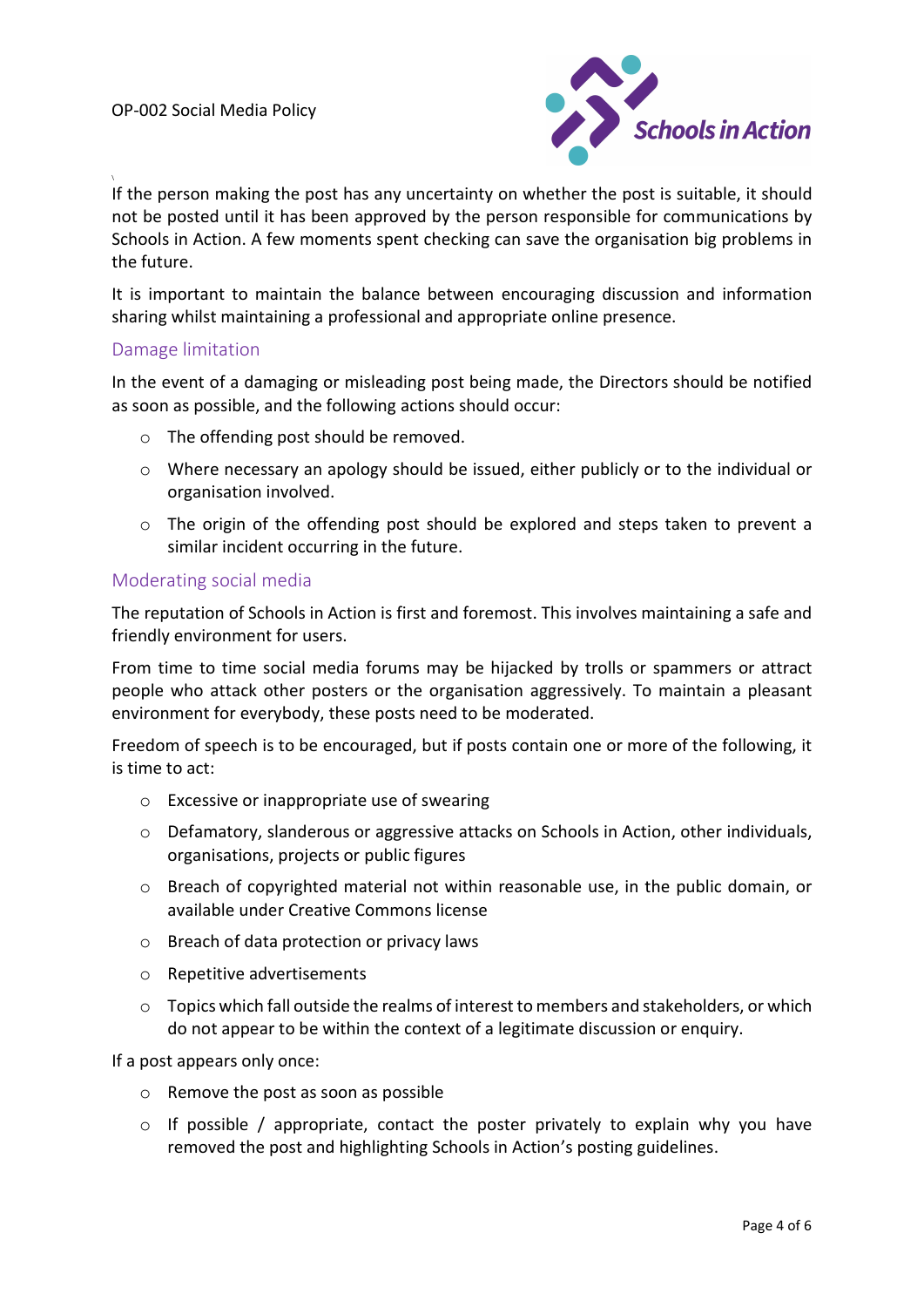\



If a poster continues to post inappropriate content, or if the post can be considered spam:

- o Remove the post as soon as possible
- o Ban or block the poster to prevent them from posting again.

Banning and blocking should be used as a last resort only when it is clear that the poster intends to continue to contribute inappropriate content. However, if that is the case, action must be taken swiftly to maintain the welfare of other social media users.

The decision to block, ban and remove posts ultimately lies with the person responsible for communications by Schools in Action, but may, at their discretion, be delegated to responsible staff and volunteers.

## External platform for social media

When using external social media sites, staff must ensure that they do not make disparaging remarks against the organisation, its staff, suppliers and customers. Any breaches of this policy will result in disciplinary action as detailed below.

Staff should be cognisant that the use of email, SMS, MMS and social media platforms in work and private time can lead to discrimination, harassment or bullying of staff or other persons. This would be the case if content comes under the definitions of harassment, vilification, discrimination or bullying outlined in the Equal Opportunity Policy.

Staff should take care with the information they publish into the public domain about Schools in Action, the people they work with and the type of work they do.

A breach of this policy may result in disciplinary action instigated including termination of employment. Disciplinary action includes the possibility that a breach may be deemed serious misconduct.

#### Material posted by others

Should an employee become aware of any disparaging comments made on social media platforms relating to Schools in Action, its employees, sub-contractors, suppliers or customers they should notify the Directors.

#### Attachments

• Nil

## Related Documents

- Communication Policy
- Equal Opportunity Policy
- Media Relations Policy
- Privacy Policy